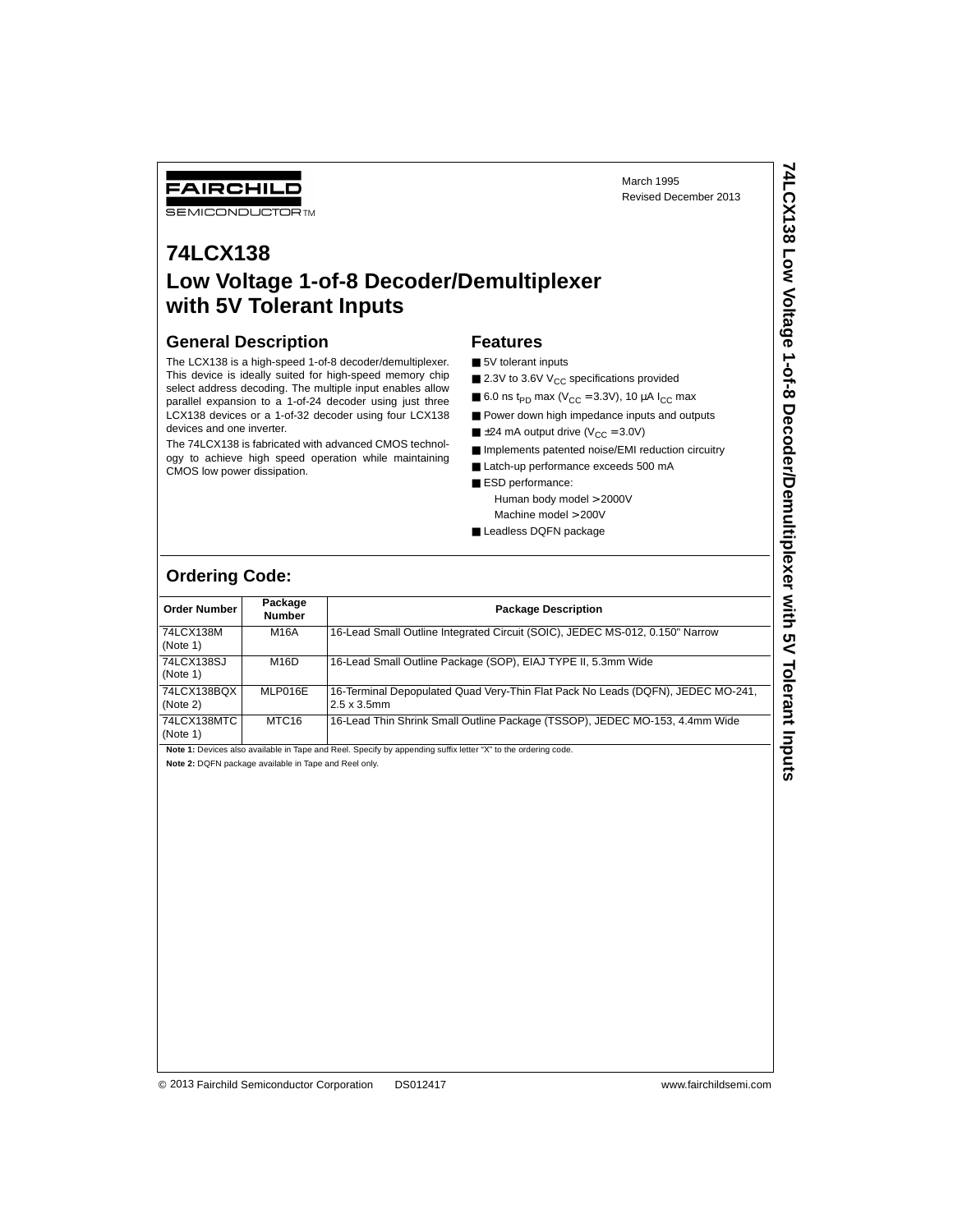# 74LCX138 **74LCX138**



#### **Pin Descriptions**

| Address Inputs |
|----------------|
|                |
| Enable Inputs  |
| Enable Input   |
| Outputs        |
| No Connect     |
|                |

Note: DAP (Die Attach Pad)

### **Functional Description**

The LCX138 high-speed 1-of-8 decoder/demultiplexer accepts three binary weighted inputs  $(A_0, A_1, A_2)$  and, when enabled, provides eight mutually exclusive active-LOW outputs  $(\overline{O}_0 - \overline{O}_7)$ . The LCX138 features three Enable inputs, two active-LOW ( $\overline{E}_1$ ,  $\overline{E}_2$ ) and one active-HIGH ( $E_3$ ). All outputs will be HIGH unless  $\overline{E}_1$  and  $\overline{E}_2$  are LOW and  $E_3$ is HIGH. The LCX138 can be used as an 8-output demultiplexer by using one of the active LOW Enable inputs as the data input and the other Enable inputs as strobes. The Enable inputs which are not used must be permanently tied to their appropriate active-HIGH or active-LOW state.

### **Truth Table**

 $\overline{O}_7$  $\overline{7}$ 

**(Top Through View)**

 $\left(8\right)$  $\left( 9\right)$ GND  $\bar{O}_6$ 

|          | <b>Inputs</b>    |                  |       |       | <b>Outputs</b> |                |                  |                  |                             |                |                  |                  |                  |                  |
|----------|------------------|------------------|-------|-------|----------------|----------------|------------------|------------------|-----------------------------|----------------|------------------|------------------|------------------|------------------|
|          | $\overline{E}_1$ | $\overline{E_2}$ | $E_3$ | $A_0$ | A <sub>1</sub> | A <sub>2</sub> | $\overline{o}_0$ | $\overline{o}_1$ | $\overline{\overline{o}_2}$ | O <sub>3</sub> | $\overline{O}_4$ | $\overline{o}_5$ | $\overline{O}_6$ | $\overline{o}_7$ |
|          | н                | X                | X     | X     | X              | X              | H                | н                | Н                           | н              | н                | н                | н                | Н                |
|          | X                | н                | X     | X     | X              | X              | H                | н                | Н                           | н              | Н                | Н                | н                | Н                |
|          | X                | X                |       | X     | X              | X              | H                | н                | H                           | н              | H                | H                | H                | Н                |
|          |                  |                  |       |       |                |                |                  |                  |                             |                |                  |                  |                  |                  |
|          |                  | L                | H     | L     |                |                |                  | н                | Н                           | н              | Н                | Н                | H                | Н                |
|          |                  | L                | н     | н     |                |                | H                | L                | Н                           | н              | Н                | Н                | H                | Н                |
|          |                  | L                | н     | L     | Н              |                | H                | н                | L                           | н              | H                | H                | H                | Н                |
|          |                  |                  | н     | н     | н              |                | н                | н                | н                           | L              | Н                | Н                | H                | н                |
|          |                  |                  |       |       |                |                |                  |                  |                             |                |                  |                  |                  |                  |
|          |                  | L                | н     | L     |                | н              | H                | н                | Н                           | н              | L                | Н                | H                | Н                |
|          |                  |                  | н     | H     |                | н              | H                | н                | H                           | н              | H                | L                | H                | Н                |
|          |                  | L                | н     | L     | Н              | н              | H                | н                | Н                           | н              | Н                | Н                | L                | н                |
| $\cdots$ |                  |                  | н     | н     | н              | н              | н                | н                | н                           | Н              | н                | Н                | Н                |                  |

**(Bottom View)**

 $\overline{9}$ 8

 $10<sup>1</sup>$ 

 $H = HIGH$  Voltag L = LOW Voltage Level

 $X =$ Immaterial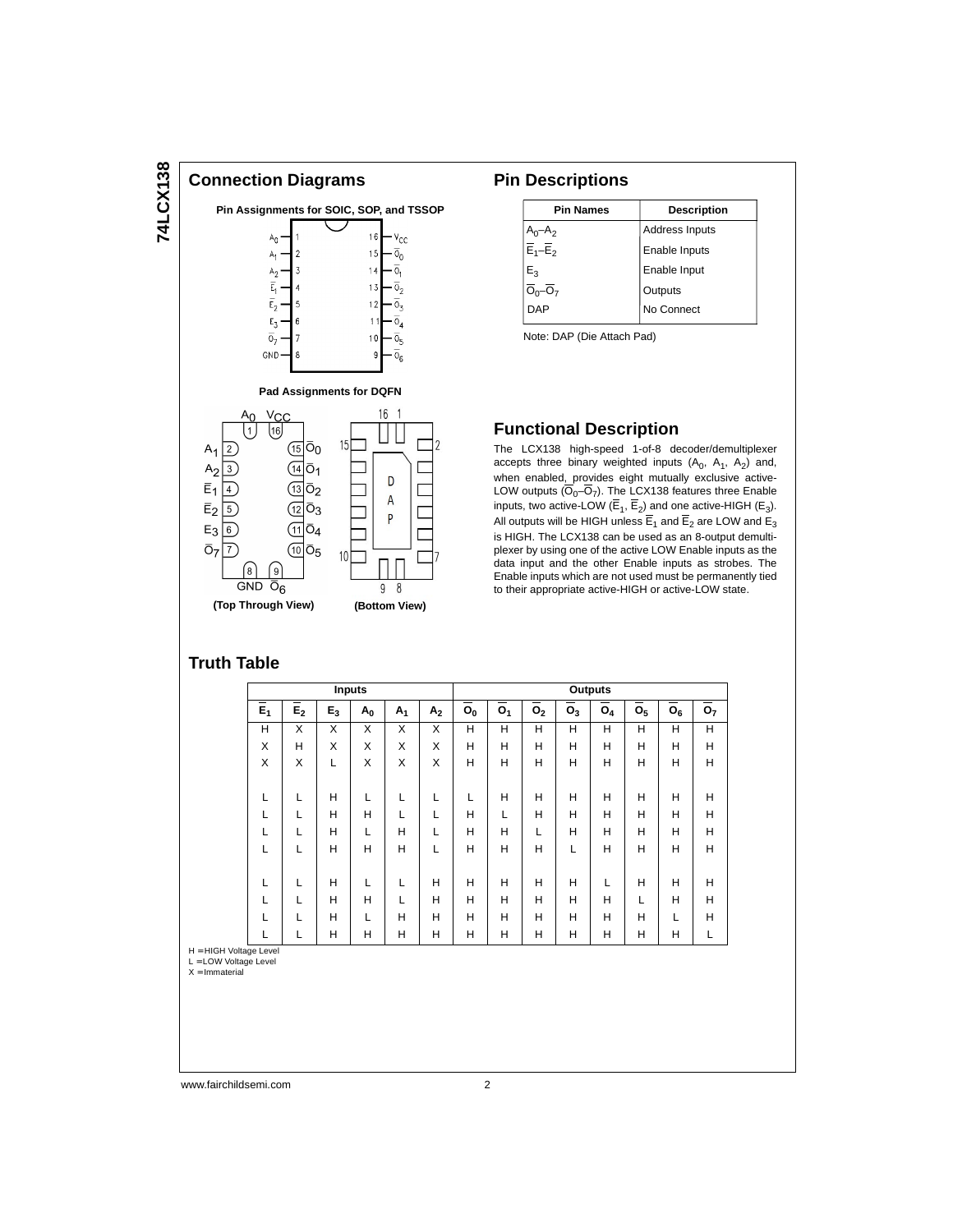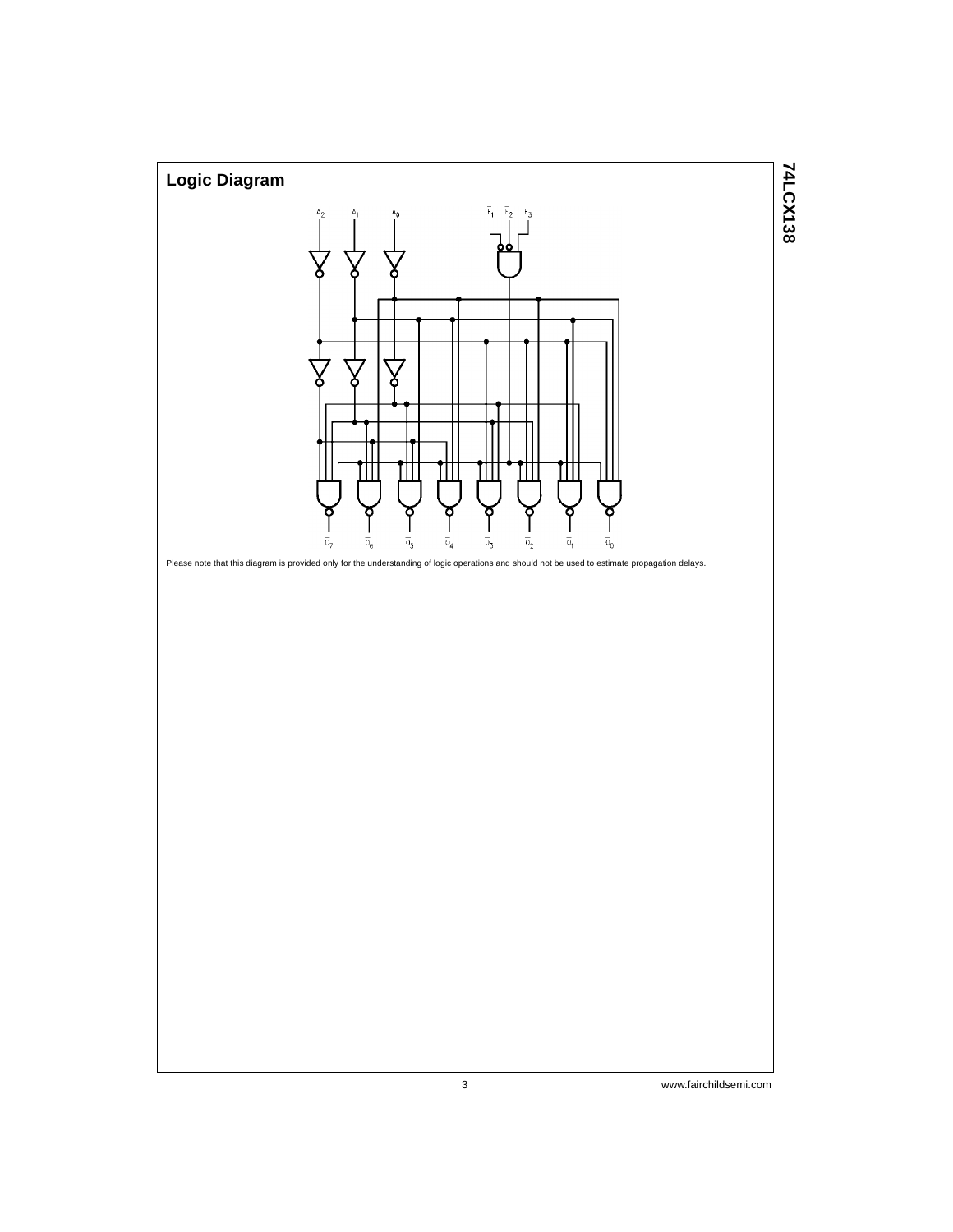# 74LCX138 **74LCX138**

### **Absolute Maximum Ratings**(Note 3)

| <b>ADSOILLE MAXIMUMI RAUNGS</b> (Note 3) |                                  |                          |                                      |              |  |  |  |  |  |
|------------------------------------------|----------------------------------|--------------------------|--------------------------------------|--------------|--|--|--|--|--|
| Symbol                                   | <b>Parameter</b>                 | Value                    | <b>Conditions</b>                    | <b>Units</b> |  |  |  |  |  |
| $V_{\rm CC}$                             | Supply Voltage                   | $-0.5$ to $+7.0$         |                                      | V            |  |  |  |  |  |
| $V_{\rm I}$                              | DC Input Voltage                 | $-0.5$ to $+7.0$         |                                      | V            |  |  |  |  |  |
| $V_{\rm O}$                              | DC Output Voltage                | $-0.5$ to $V_{CC}$ + 0.5 | Output in HIGH or LOW State (Note 4) | V            |  |  |  |  |  |
| $I_{IK}$                                 | DC Input Diode Current           | $-50$                    | $V_1 < GND$                          | mA           |  |  |  |  |  |
| $I_{OK}$                                 | DC Output Diode Current          | $-50$                    | $V_O < GND$                          | mA           |  |  |  |  |  |
|                                          |                                  | $+50$                    | $V_O > V_{CC}$                       |              |  |  |  |  |  |
| $I_{\Omega}$                             | DC Output Source/Sink Current    | ±50                      |                                      | mA           |  |  |  |  |  |
| $I_{\rm CC}$                             | DC Supply Current per Supply Pin | ±100                     |                                      | mA           |  |  |  |  |  |
| <sup>I</sup> GND                         | DC Ground Current per Ground Pin | ±100                     |                                      | mA           |  |  |  |  |  |
| $\mathsf{T}_{\text{STG}}$                | Storage Temperature              | $-65$ to $+150$          |                                      | $^{\circ}$ C |  |  |  |  |  |

## **Recommended Operating Conditions** (Note 5)

| Symbol              | <b>Parameter</b>                                         |                            | Min     | Max          | <b>Units</b> |
|---------------------|----------------------------------------------------------|----------------------------|---------|--------------|--------------|
| $V_{\text{CC}}$     | Supply Voltage                                           | Operating                  | 2.0     | 3.6          | V            |
|                     |                                                          | Data Retention             | 1.5     | 3.6          |              |
| $V_{I}$             | Input Voltage                                            |                            | 0.0     | 5.5          |              |
| $V_{\rm O}$         | Output Voltage                                           | <b>HIGH or LOW State  </b> | 0.0     | $V_{\rm CC}$ |              |
| $I_{OH}/I_{OL}$     | <b>Output Current</b>                                    | $V_{CC} = 3.0V$ to 3.6V    |         | ±24.0        |              |
|                     |                                                          | $V_{CC} = 2.7V$ to 3.0V    |         | ±12.0        | mA           |
|                     |                                                          | $V_{CC} = 2.3V$ to 2.7V    |         | $\pm 8.0$    |              |
| $T_A$               | Free-Air Operating Temperature                           |                            | $-40.0$ | 85.0         | °€           |
| $\Delta t/\Delta V$ | Input Edge Rate, $V_{IN} = 0.8V$ to 2.0V, $V_{C} = 3.0V$ |                            | 0.0     | 10.0         | ns/V         |

**Note 3:** The Absolute Maximum Ratings are those values beyond which the safety of the device cannot be guaranteed. The device should not be operated<br>at these limits. The parametric values defined in the Electrical Charact

mended Operating Conditions" table will define the conditions for actual device operation.

Note 4: I<sub>O</sub> Absolute Maximum Rating must be observed.

**Note 5:** Unused inputs must be held HIGH or LOW. They may not float.

## **DC Electrical Characteristics**

| Symbol           | Parameter                             | <b>Conditions</b>                     | $V_{\rm CC}$ | $T_A = -40$ °C to +85°C |       | <b>Units</b> |
|------------------|---------------------------------------|---------------------------------------|--------------|-------------------------|-------|--------------|
|                  |                                       |                                       | (V)          | Min                     | Max   |              |
| $V_{\text{IH}}$  | <b>HIGH Level Input Voltage</b>       |                                       | 2.3 to 2.7   | 1.7                     |       | $\vee$       |
|                  |                                       |                                       | 2.7 to 3.6   | 2.0                     |       |              |
| $V_{\parallel}$  | LOW Level Input Voltage               |                                       | 2.3 to 2.7   |                         | 0.7   | $\vee$       |
|                  |                                       |                                       | 2.7 to 3.6   |                         | 0.8   |              |
| $V_{OH}$         | <b>HIGH Level Output Voltage</b>      | $I_{OH} = -100 \mu A$                 | 2.3 to 3.6   | $V_{\rm CC}$ – 0.2      |       |              |
|                  |                                       | $I_{OH} = -8$ mA                      | 2.3          | 1.8                     |       |              |
|                  |                                       | $I_{OH} = -12$ mA                     | 2.7          | 2.2                     |       | $\vee$       |
|                  |                                       | $I_{OH} = -18$ mA                     | 3.0          | 2.4                     |       |              |
|                  |                                       | $I_{OH} = -24$ mA                     | 3.0          | 2.2                     |       |              |
| $V_{OL}$         | LOW Level Output Voltage              | $I_{OL} = 100 \mu A$                  | 2.3 to 3.6   |                         | 0.2   |              |
|                  |                                       | $I_{OL}$ = 8mA                        | 2.3          |                         | 0.6   | V            |
|                  |                                       | $I_{OL}$ = 12 mA                      | 2.7          |                         | 0.4   |              |
|                  |                                       | $I_{\Omega I} = 16 \text{ mA}$        | 3.0          |                         | 0.4   |              |
|                  |                                       | $I_{\text{OI}} = 24 \text{ mA}$       | 3.0          |                         | 0.55  |              |
| Ij.              | Input Leakage Current                 | $0 \le V_1 \le 5.5V$                  | 2.3 to 3.6   |                         | ±5.0  | μA           |
| $I_{\text{OFF}}$ | Power-Off Leakage Current             | V <sub>1</sub> or $V_{\Omega} = 5.5V$ | 0.0          |                         | 10.0  | μA           |
| $I_{\rm CC}$     | Quiescent Supply Current              | $V_1 = V_{CC}$ or GND                 | 2.3 to 3.6   |                         | 10.0  |              |
|                  |                                       | $3.6V \leq V_1 \leq 5.5V$             | 2.3 to 3.6   |                         | ±10.0 | μA           |
| $\Delta I_{CC}$  | Increase in I <sub>CC</sub> per Input | $V_{IH} = V_{C} - 0.6V$               | 2.3 to 3.6   |                         | 500   | μA           |
|                  |                                       |                                       |              |                         |       |              |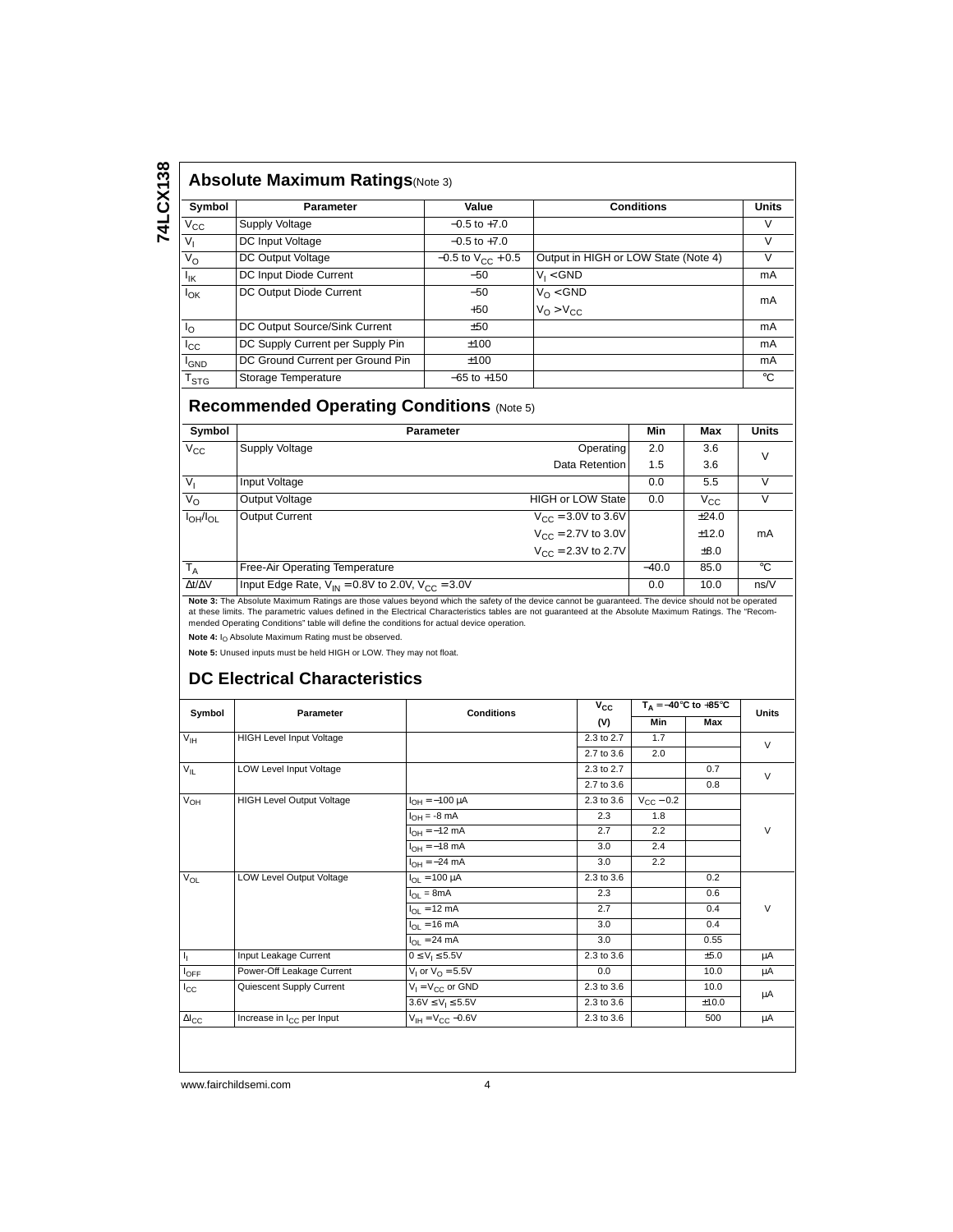## **AC Electrical Characteristics**

|                   |                                |     | $T_A = -40^{\circ}C$ to $+85^{\circ}C$ , $R_1 = 500\Omega$ |     |                                |     |                                          |    |  |
|-------------------|--------------------------------|-----|------------------------------------------------------------|-----|--------------------------------|-----|------------------------------------------|----|--|
|                   | Parameter                      |     | $V_{CC} = 3.3V \pm 0.3V$<br>$C_1 = 50pF$                   |     | $V_{C} = 2.7V$<br>$C_1 = 50pF$ |     | $V_{CC} = 2.5V \pm 0.2V$<br>$C_1 = 30pF$ |    |  |
| Symbol            |                                |     |                                                            |     |                                |     |                                          |    |  |
|                   |                                | Min | Max                                                        | Min | Max                            | Min | Max                                      |    |  |
| t <sub>PHL</sub>  | <b>Propagation Delay</b>       | 1.5 | 6.0                                                        | 1.5 | 7.0                            | 1.5 | 7.2                                      |    |  |
| t <sub>PLH</sub>  | An to Qn                       | 1.5 | 6.0                                                        | 1.5 | 7.0                            | 1.5 | 7.2                                      | ns |  |
| $t_{\text{PHL}}$  | <b>Propagation Delay</b>       | 1.5 | 6.5                                                        | 1.5 | 7.5                            | 1.5 | 8.4                                      |    |  |
| t <sub>PLH</sub>  | E3 to Qn                       | 1.5 | 6.5                                                        | 1.5 | 7.5                            | 1.5 | 8.4                                      | ns |  |
| $t_{\text{PHL}}$  | <b>Propagation Delay</b>       | 1.5 | 6.0                                                        | 1.5 | 7.0                            | 1.5 | 7.2                                      |    |  |
| t <sub>PLH</sub>  | $E1$ or $E2$ to $Qn$           | 1.5 | 6.0                                                        | 1.5 | 7.0                            | 1.5 | 7.2                                      | ns |  |
| t <sub>OSHL</sub> | Output to Output Skew (Note 6) |     | 1.0                                                        |     |                                |     |                                          |    |  |
| t <sub>OSLH</sub> |                                |     | 1.0                                                        |     |                                |     |                                          | ns |  |

**Note 6:** Skew is defined as the absolute value of the difference between the actual propagation delay for any two separate outputs of the same device. The<br>specification applies to any outputs switching in the same directi

### **Dynamic Switching Characteristics**

| Symbol           | Parameter                                   | <b>Conditions</b>                              | $V_{CC}$ | $T_A = 25^{\circ}C$ | Units         |
|------------------|---------------------------------------------|------------------------------------------------|----------|---------------------|---------------|
|                  |                                             |                                                | (V)      | Tvpical             |               |
| V <sub>OLP</sub> | Quiet Output Dynamic Peak V <sub>OL</sub>   | $C_L = 50$ pF, $V_{IH} = 3.3V$ , $V_{IL} = 0V$ | 3.3      | 0.8                 | $\mathcal{U}$ |
|                  |                                             | $C_1 = 30$ pF, $V_{1H} = 2.5V$ , $V_{1I} = 0V$ | 2.5      | 0.6                 |               |
| V <sub>OLV</sub> | Quiet Output Dynamic Valley V <sub>OL</sub> | $C_1 = 50$ pF, $V_{1H} = 3.3V$ , $V_{1I} = 0V$ | 3.3      | $-0.8$              | $\mathcal{U}$ |
|                  |                                             | $C_1 = 30$ pF, $V_{1H} = 2.5V$ , $V_{1I} = 0V$ | 2.5      | $-0.6$              |               |

## **Capacitance**

| Symbol          | Parameter                     | <b>Conditions</b>                                                    | Typical | Units |
|-----------------|-------------------------------|----------------------------------------------------------------------|---------|-------|
| С <sub>IN</sub> | Input Capacitance             | $V_{CC}$ = Open, $V_1$ = 0V or $V_{CC}$                              |         | pF    |
| COUT            | Output Capacitance            | $V_{\text{CC}} = 3.3V$ , $V_{\text{I}} = 0V$ or $V_{\text{CC}}$      | 8.0     | pF    |
| ∪PD             | Power Dissipation Capacitance | $V_{CC}$ = 3.3V, V <sub>1</sub> = 0V or V <sub>CC</sub> , f = 10 MHz | 25.0    | рF    |

**74LCX138**

74LCX138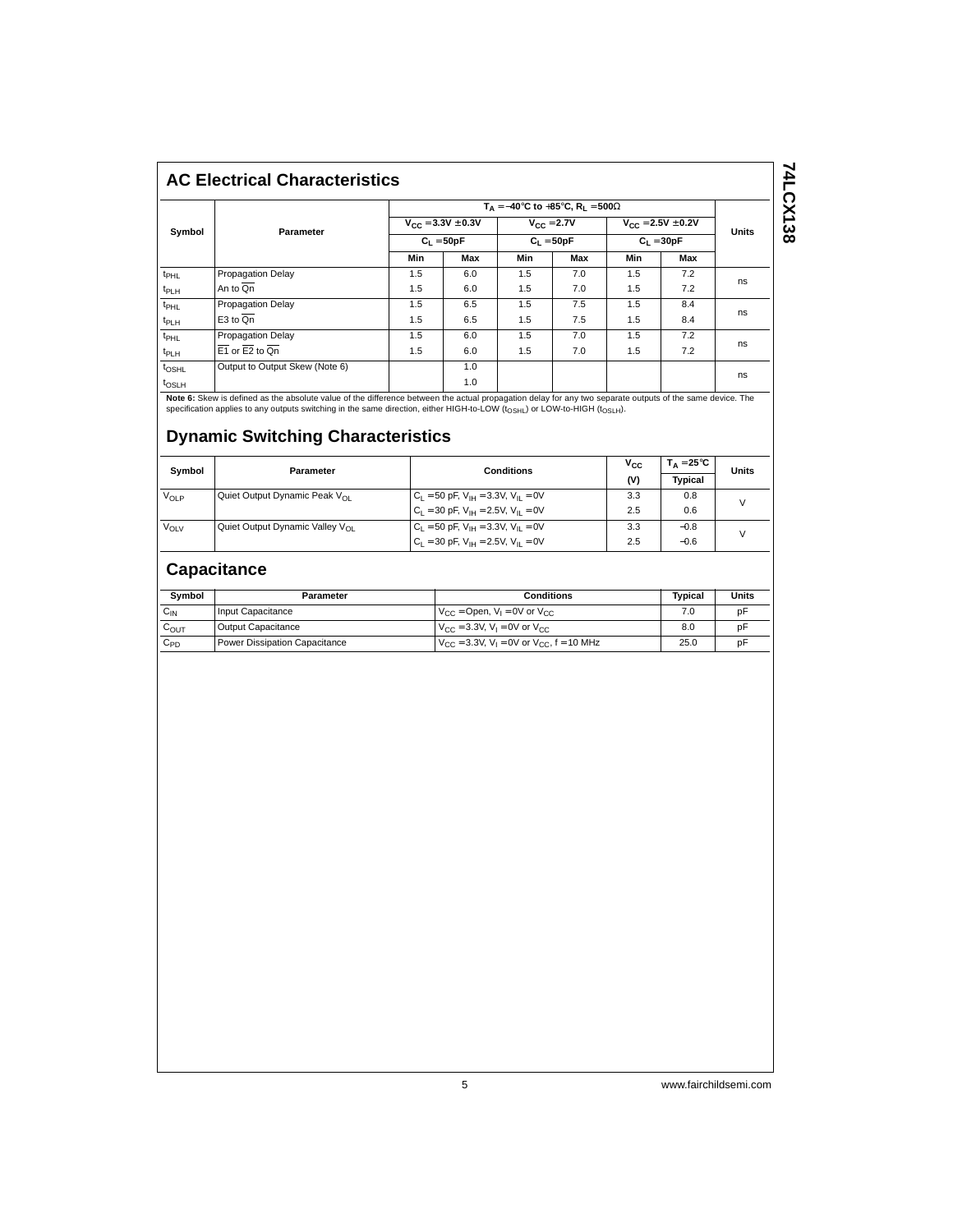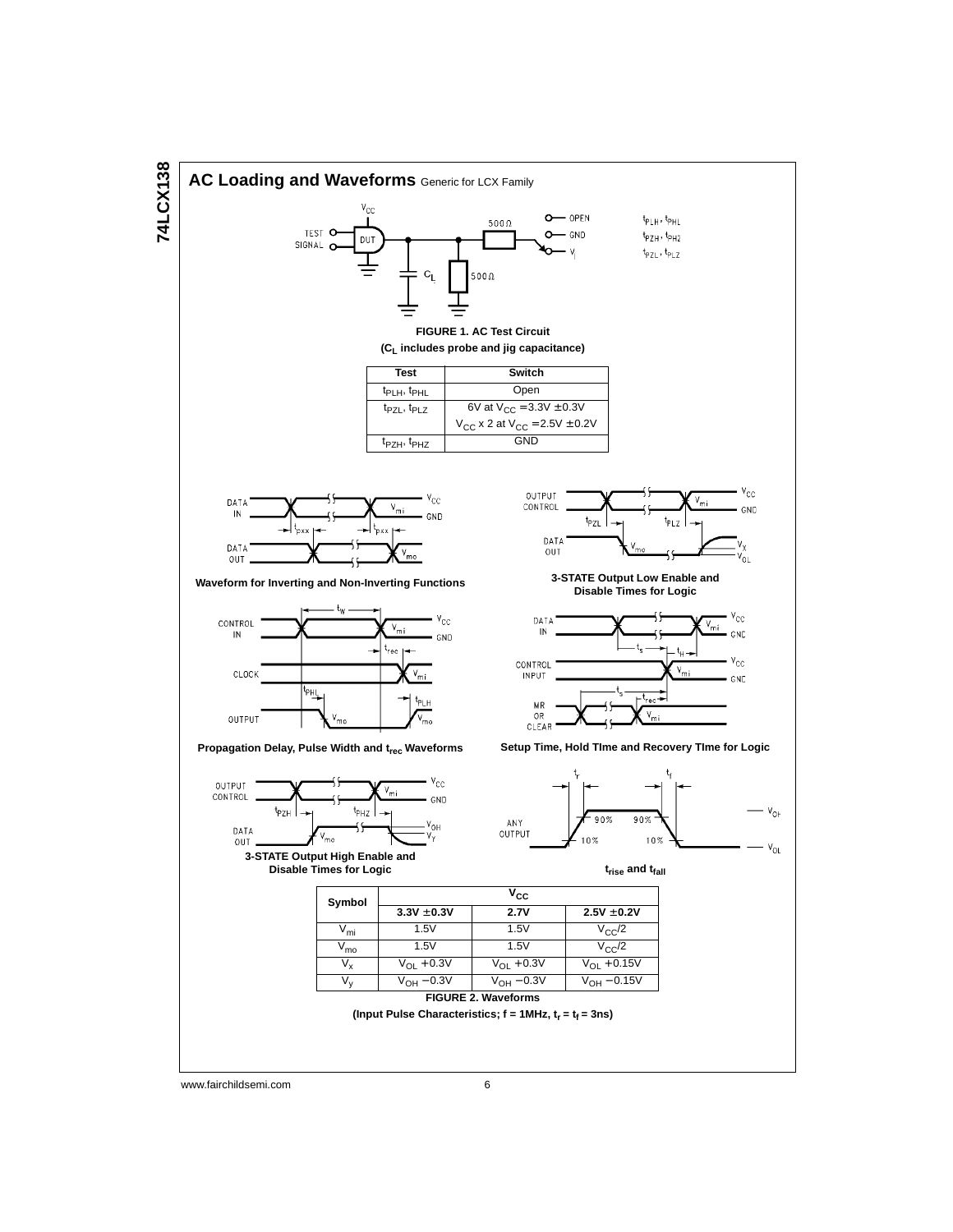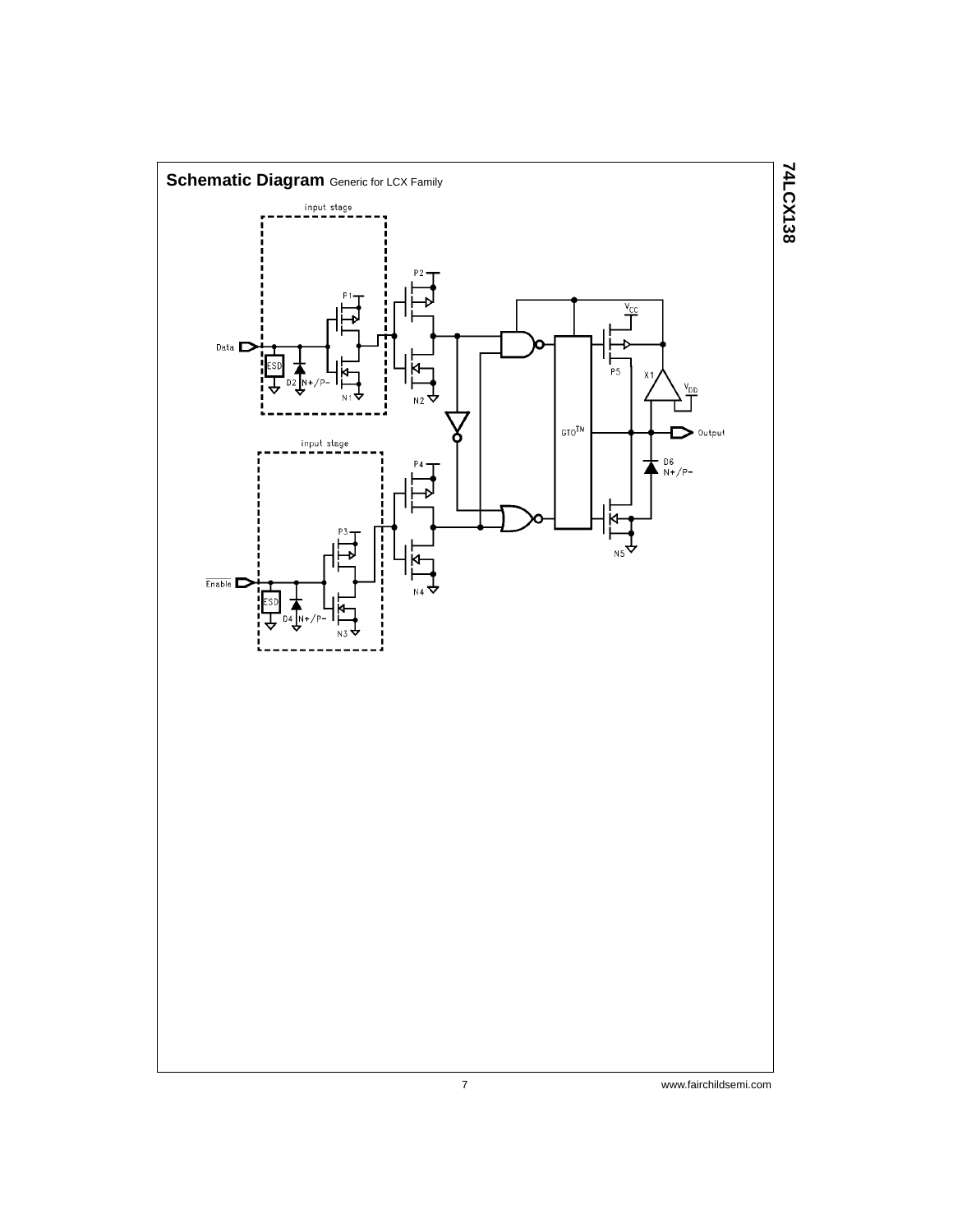

## **Tape and Reel Specification**

**Tape Format for DQFN**

| Package           | Tape               | <b>Number</b>   | Cavity        | <b>Cover Tape</b> |
|-------------------|--------------------|-----------------|---------------|-------------------|
| <b>Designator</b> | <b>Section</b>     | <b>Cavities</b> | <b>Status</b> | <b>Status</b>     |
|                   | Leader (Start End) | $125$ (typ)     | Empty         | Sealed            |
| <b>BQX</b>        | Carrier            | 3000            | Filled        | Sealed            |
|                   | Trailer (Hub End)  | 75 (typ)        | Empty         | Sealed            |

**TAPE DIMENSIONS** inches (millimeters)

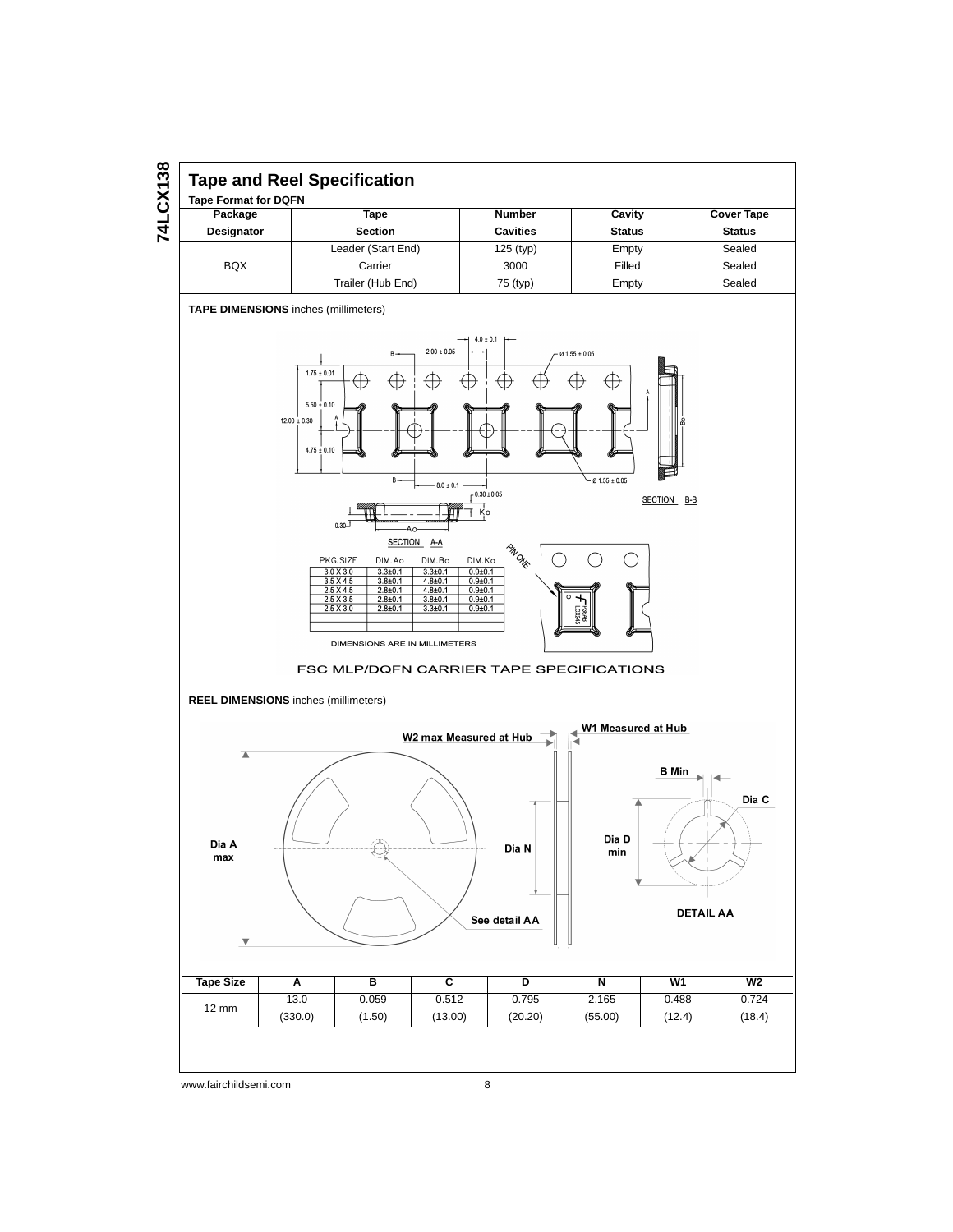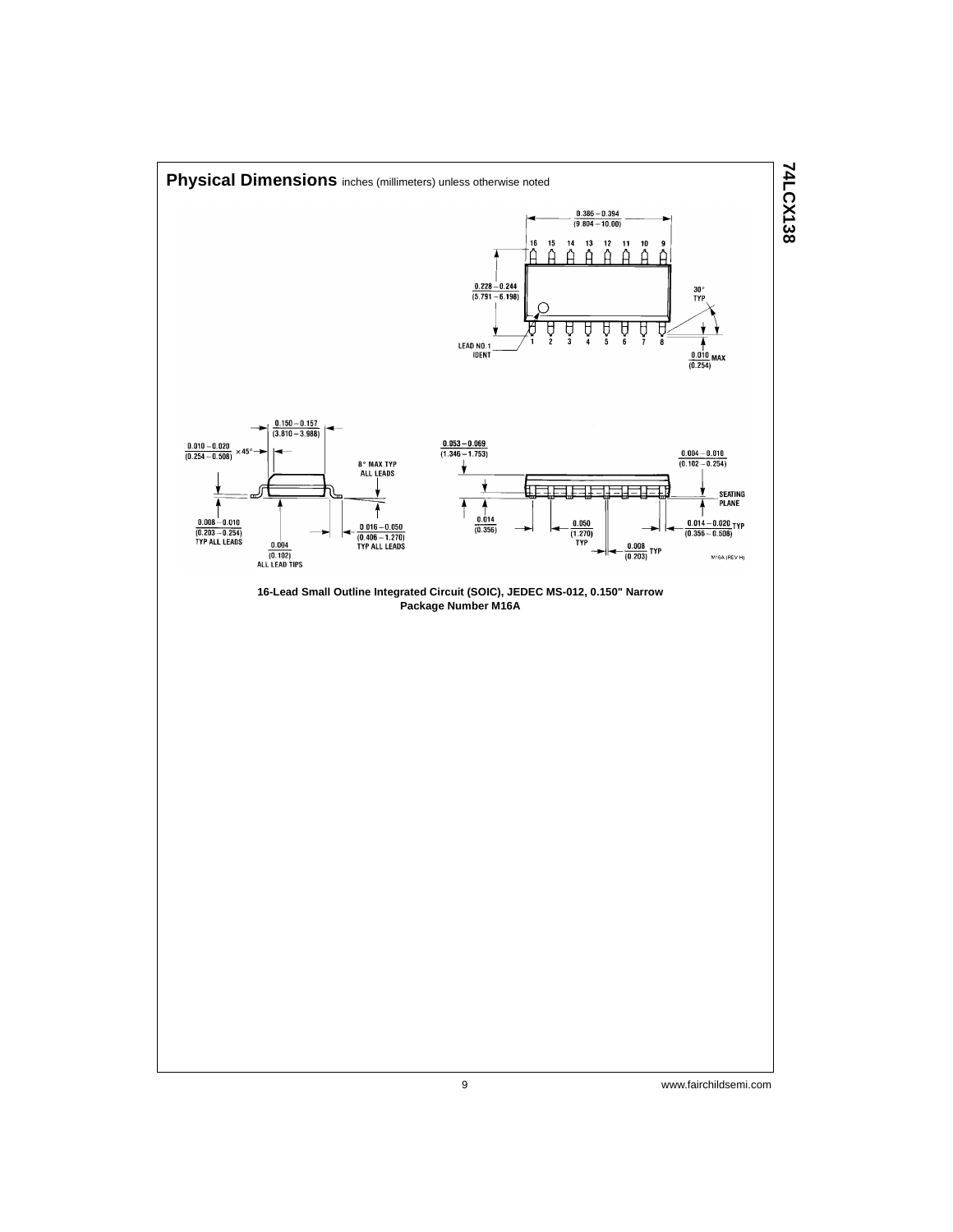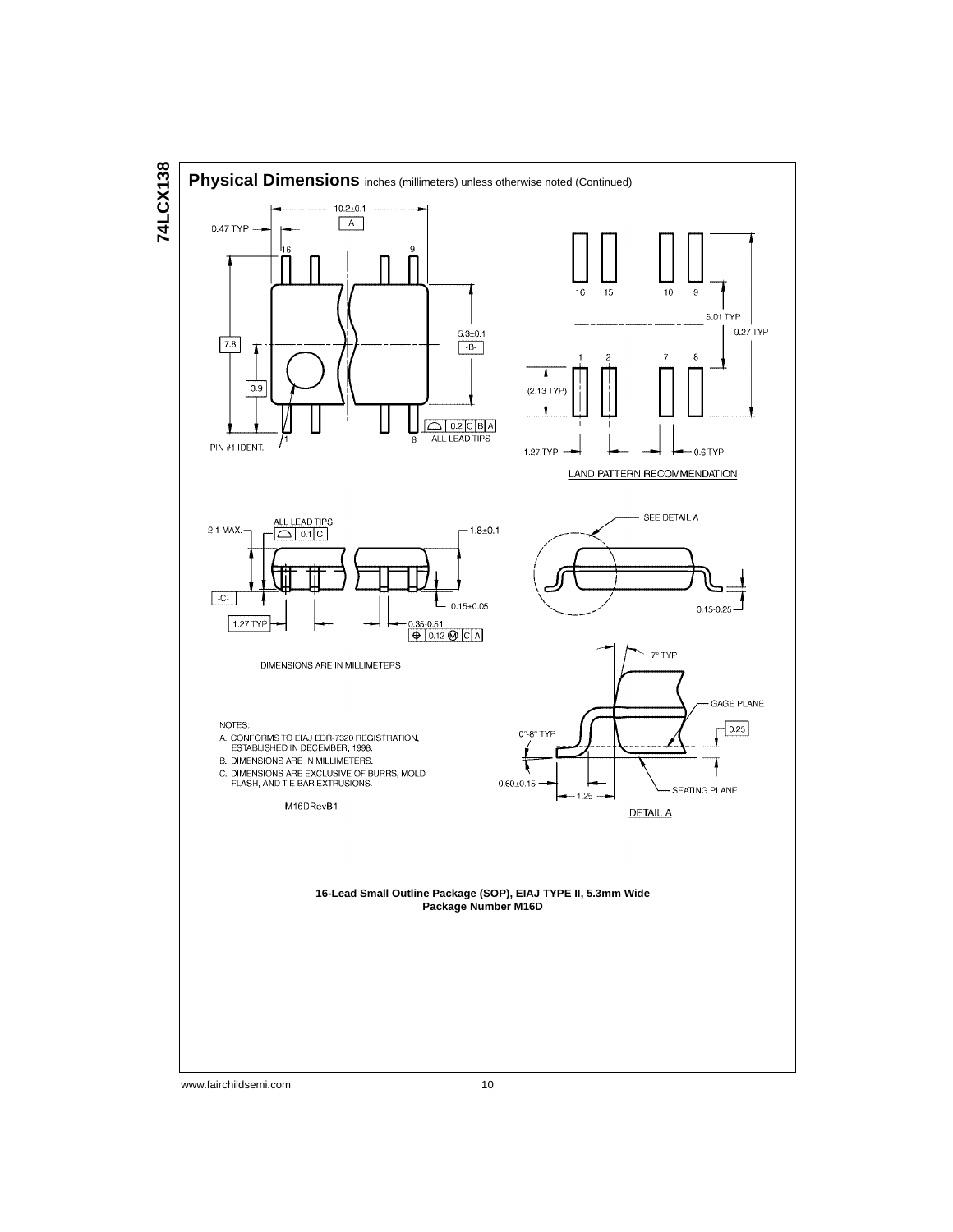

**74LCX138**